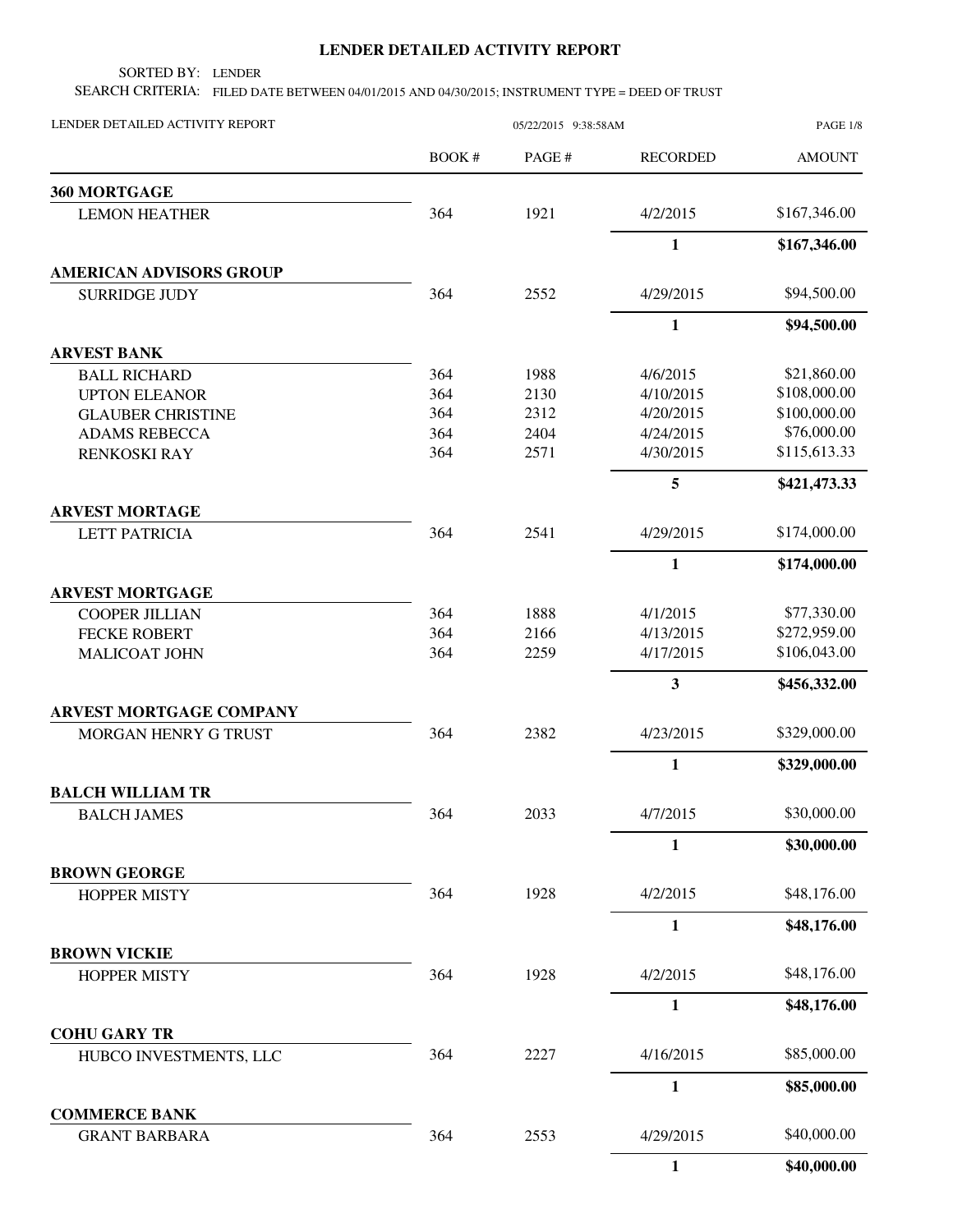| LENDER DETAILED ACTIVITY REPORT                   | 05/22/2015 9:38:58AM |       |                 | <b>PAGE 2/8</b> |
|---------------------------------------------------|----------------------|-------|-----------------|-----------------|
|                                                   | <b>BOOK#</b>         | PAGE# | <b>RECORDED</b> | <b>AMOUNT</b>   |
| <b>COMMUNITY BANK &amp; TRUST</b>                 |                      |       |                 |                 |
| <b>D'AMOUR JENNIFER</b>                           | 364                  | 1880  | 4/1/2015        | \$396,000.00    |
| HENDRY JIMMY                                      | 364                  | 2108  | 4/10/2015       | \$125,190.00    |
| STOUT JONATHAN                                    | 364                  | 2132  | 4/13/2015       | \$393,600.00    |
|                                                   |                      |       | 3               | \$914,790.00    |
| <b>COMMUNITY BANK AND TRUST</b>                   |                      |       |                 |                 |
| <b>BEESON SAMANTHA</b>                            | 364                  | 1976  | 4/3/2015        | \$109,200.00    |
| <b>BEESON SAMANTHA</b>                            | 364                  | 2011  | 4/6/2015        | \$12,285.00     |
| HAAS WAREHOUSING INC                              | 364                  | 2060  | 4/8/2015        | \$2,450,000.00  |
| <b>GARY URSULA</b>                                | 364                  | 2089  | 4/9/2015        | \$42,320.00     |
| <b>CONNER RUTH</b>                                | 364                  | 2271  | 4/17/2015       | \$60,000.00     |
| <b>BATES DARLENE</b>                              | 364                  | 2272  | 4/17/2015       | \$27,626.00     |
| <b>GODBERSON DESIREE D</b>                        | 364                  | 2332  | 4/21/2015       | \$268,000.00    |
| <b>GODBERSEN SCOTT T</b>                          | 364                  | 2504  | 4/28/2015       | \$30,150.00     |
| <b>BYNUM HOLLY</b>                                | 364                  | 2505  | 4/28/2015       | \$30,000.00     |
| <b>QUARTERSAWN PROPERTIES LLC</b>                 | 364                  | 2509  | 4/28/2015       | \$125,000.00    |
| <b>BUENING WHITNEY</b>                            | 364                  | 2543  | 4/29/2015       | \$54,400.00     |
|                                                   |                      |       | 11              | \$3,208,981.00  |
| <b>COMMUNITY FIRST NATIONAL BANK</b>              |                      |       |                 |                 |
| <b>ROBERTSON BRAT</b>                             | 364                  | 2475  | 4/27/2015       | \$67,268.00     |
|                                                   |                      |       | 1               | \$67,268.00     |
| DISCOVER HOME LOANS INC<br><b>FALLEY MARTHA R</b> | 364                  | 2388  | 4/23/2015       | \$160,000.00    |
|                                                   |                      |       |                 |                 |
| <b>EVERBANK</b>                                   |                      |       | 1               | \$160,000.00    |
| <b>OWENS LILA</b>                                 | 364                  | 1982  | 4/6/2015        | \$125,600.00    |
|                                                   |                      |       | $\mathbf{1}$    | \$125,600.00    |
| <b>FARM CREDIT SERVICES</b>                       |                      |       |                 |                 |
| <b>COATNEY LISA</b>                               | 364                  | 2048  | 4/8/2015        | \$301,200.00    |
|                                                   |                      |       | 1               | \$301,200.00    |
| <b>FCS FINANCIAL</b>                              |                      |       |                 |                 |
| <b>TONG CHRISTINE</b>                             | 364                  | 2014  | 4/6/2015        | \$2,111,000.00  |
| <b>CRISTY MARILYN</b>                             | 364                  | 2200  | 4/15/2015       | \$119,500.00    |
| <b>CLOYD CYNTHIA</b>                              | 364                  | 2437  | 4/24/2015       | \$13,000.00     |
|                                                   |                      |       | 3               | \$2,243,500.00  |
| FIRST COMMUNITY BANK                              |                      |       |                 |                 |
| KILPATRICK ERICA                                  | 364                  | 1896  | 4/1/2015        | \$122,346.00    |
| <b>JOHNSON VICTOR</b>                             | 364                  | 1914  | 4/2/2015        | \$120,000.00    |
| <b>BRADLEY STEPHEN</b>                            | 364                  | 1955  | 4/3/2015        | \$51,892.00     |
| <b>JONES WILLIAM</b>                              | 364                  | 2015  | 4/6/2015        | \$112,619.40    |
| <b>DOTY CRAIG</b>                                 | 364                  | 2408  | 4/24/2015       | \$87,550.00     |
| KIDROWSKI JASON                                   | 364                  | 2449  | 4/27/2015       | \$199,000.00    |
| <b>SMITH SANDRA K</b>                             | 364                  | 2518  | 4/28/2015       | \$247,000.00    |
|                                                   |                      |       | $\overline{7}$  | \$940,407.40    |
| <b>FIRST FEDERAL BANK FSB</b>                     |                      |       |                 |                 |
| PRINCE MARY                                       | 364                  | 2336  | 4/21/2015       | \$70,695.00     |
|                                                   |                      |       | $\mathbf{1}$    | \$70,695.00     |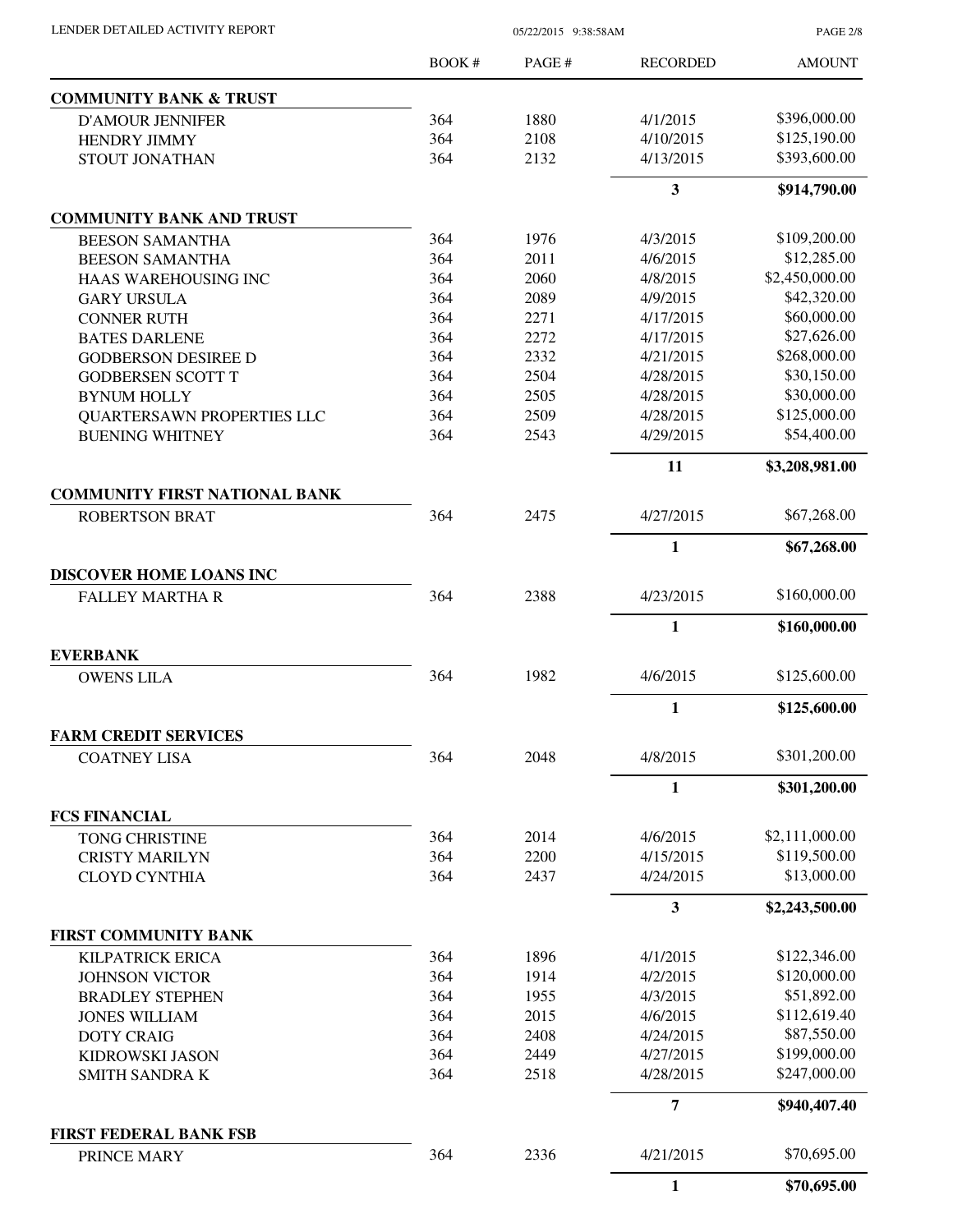|                                                     | BOOK#      | PAGE#        | <b>RECORDED</b>       | <b>AMOUNT</b>               |
|-----------------------------------------------------|------------|--------------|-----------------------|-----------------------------|
| <b>FIRST STATE BANK OF PURDY</b>                    |            |              |                       |                             |
| <b>STRONG CYNTHIA</b>                               | 364        | 2073         | 4/8/2015              | \$48,000.00                 |
|                                                     |            |              | 1                     | \$48,000.00                 |
| <b>FLAGSTAR BANK FSB</b>                            |            |              |                       |                             |
| FERNANDEZ DAPHNE C                                  | 364        | 2488         | 4/28/2015             | \$271,190.00                |
|                                                     |            |              | $\mathbf{1}$          | \$271,190.00                |
| <b>FLAT BRANCH MORTGAGE</b>                         |            |              |                       |                             |
| <b>NORMAN RANDI</b>                                 | 364        | 2057         | 4/8/2015              | \$198,105.00                |
| <b>GOODALL LARRY</b>                                | 364        | 2243         | 4/16/2015             | \$201,600.00                |
|                                                     |            |              | $\overline{2}$        | \$399,705.00                |
| <b>FRANKLIN AMERICAN MORTGAGE</b>                   |            |              |                       |                             |
| PETERS JUDITH<br>DRUMMOND KAYLA                     | 364<br>364 | 2067<br>2364 | 4/8/2015<br>4/22/2015 | \$153,642.00<br>\$57,040.00 |
| <b>COOMBES CASEY</b>                                | 364        | 2545         | 4/29/2015             | \$83,673.00                 |
|                                                     |            |              | 3                     | \$294,355.00                |
| <b>FREEDOM MORTGAGE</b>                             |            |              |                       |                             |
| <b>CUSICK ELIZABETH</b>                             | 364        | 1932         | 4/2/2015              | \$105,787.00                |
| <b>RICH WENDY</b>                                   | 364        | 2102         | 4/10/2015             | \$71,400.00                 |
| <b>BROCK ROBERT</b>                                 | 364        | 2114         | 4/10/2015             | \$109,281.00                |
|                                                     |            |              | 3                     | \$286,468.00                |
| <b>GATEWAY MORTGAGE</b>                             |            |              |                       |                             |
| <b>HARLIN GREGORY</b>                               | 364        | 2110         | 4/10/2015             | \$137,464.00                |
|                                                     |            |              | $\mathbf{1}$          | \$137,464.00                |
| <b>GATEWAY MORTGAGE GROUP</b>                       |            |              |                       |                             |
| <b>SMITH MELANIE</b>                                | 364        | 1892         | 4/1/2015              | \$140,211.00                |
| <b>REEVES MICHAEL</b>                               | 364        | 1923         | 4/2/2015              | \$231,392.00                |
|                                                     |            |              | 2                     | \$371,603.00                |
| <b>GIBSON FAMILY REVOCABLE LIVING TRUST</b>         |            |              |                       |                             |
| <b>ALVARADO ANA</b>                                 | 364        | 1902         | 4/1/2015              | \$55,000.00                 |
|                                                     |            |              | 1                     | \$55,000.00                 |
| <b>GIBSON GREGORY</b>                               |            |              |                       |                             |
| <b>VELASQUEZ JULIO</b>                              | 364        | 1902         | 4/1/2015              | \$55,000.00                 |
|                                                     |            |              | $\mathbf{1}$          | \$55,000.00                 |
| <b>GIBSON PAMELA</b>                                |            |              |                       |                             |
| <b>VELASQUEZ JULIO</b>                              | 364        | 1902         | 4/1/2015              | \$55,000.00                 |
|                                                     |            |              | 1                     | \$55,000.00                 |
| <b>GREAT SOUTHERN BANK</b>                          |            |              |                       |                             |
| <b>SWISHER AMIE</b>                                 | 364<br>364 | 1911<br>1911 | 4/2/2015<br>4/2/2015  | \$1.00<br>\$127,650.00      |
| <b>SWISHER AMIE</b>                                 |            |              |                       |                             |
|                                                     |            |              | $\boldsymbol{2}$      | \$127,651.00                |
| <b>GREENLIGHT LOANS</b><br><b>RAMSEY THAD EDWIN</b> | 364        | 2510         | 4/28/2015             | \$282,100.00                |
|                                                     |            |              | $\mathbf{1}$          | \$282,100.00                |
|                                                     |            |              |                       |                             |

LENDER DETAILED ACTIVITY REPORT 05/22/2015 9:38:58AM

PAGE 3/8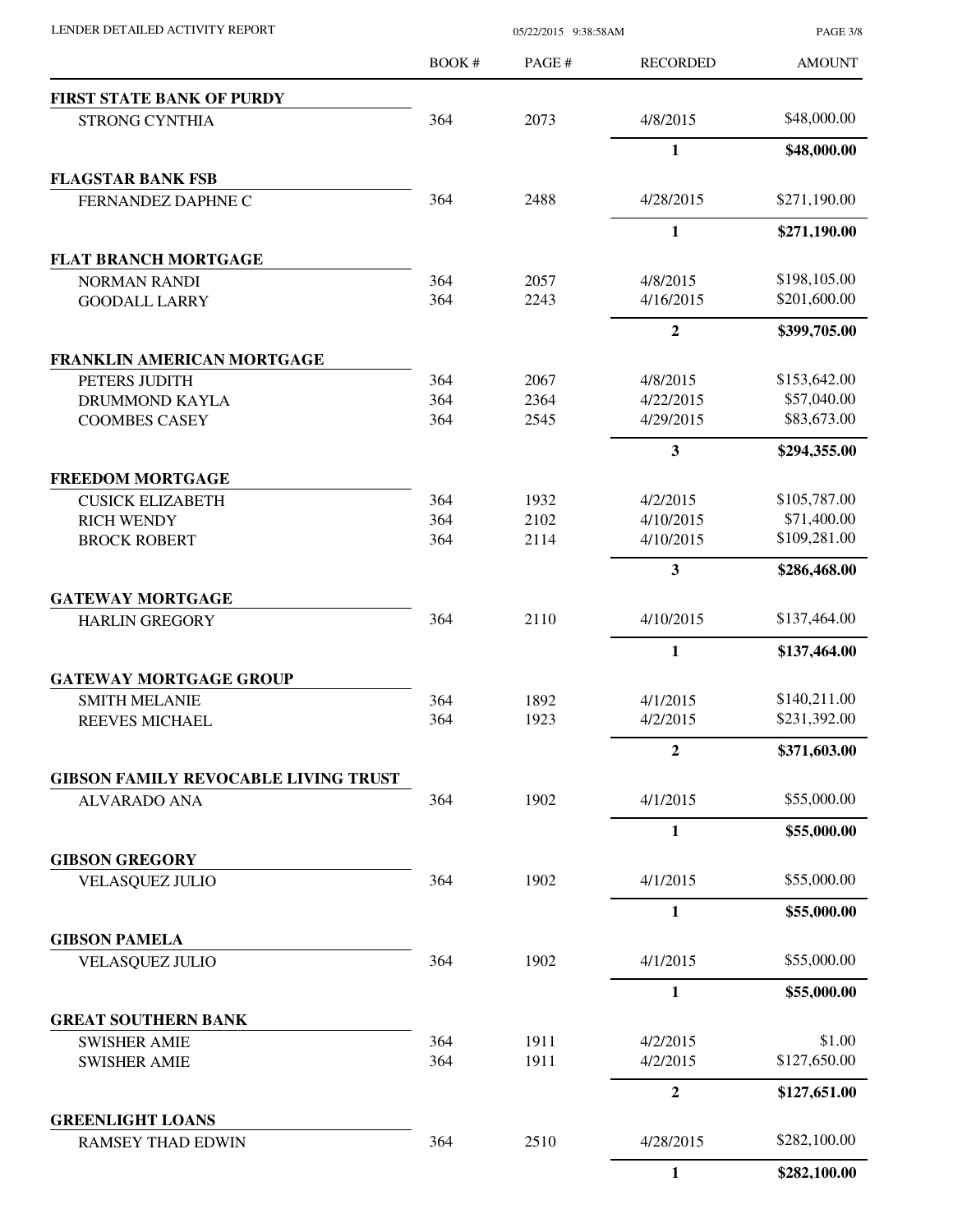|                                                 | BOOK# | PAGE# | <b>RECORDED</b> | <b>AMOUNT</b> |
|-------------------------------------------------|-------|-------|-----------------|---------------|
| <b>GRENINGER MARJORIE</b>                       |       |       |                 |               |
| <b>MITCHELL MISTY</b>                           | 364   | 2297  | 4/20/2015       | \$7,000.00    |
|                                                 |       |       | $\mathbf{1}$    | \$7,000.00    |
| <b>GRIFFIN BILL</b>                             |       |       |                 |               |
| <b>WALKER DARREL</b>                            | 364   | 2186  | 4/14/2015       | \$84,000.00   |
|                                                 |       |       | $\mathbf{1}$    | \$84,000.00   |
| <b>GRIFFIN JOAN</b>                             |       |       |                 |               |
| <b>WALKER DARREL</b>                            | 364   | 2186  | 4/14/2015       | \$84,000.00   |
|                                                 |       |       | $\mathbf{1}$    | \$84,000.00   |
| <b>HEARTLAND BANK</b>                           |       |       |                 |               |
| <b>BRADFORD LAURA</b>                           | 364   | 1867  | 4/1/2015        | \$96,224.00   |
|                                                 |       |       | $\mathbf{1}$    | \$96,224.00   |
| <b>HOMETOWN BANK</b>                            |       |       |                 |               |
| <b>RUDDICK ROCKY</b>                            | 364   | 1977  | 4/6/2015        | \$42,000.00   |
| <b>KUNKEL DALE TR</b>                           | 364   | 2161  | 4/13/2015       | \$19,000.00   |
| <b>DOHMEN CECELE</b>                            | 364   | 2192  | 4/15/2015       | \$253,650.00  |
| <b>CONDICT TOM</b>                              | 364   | 2366  | 4/22/2015       | \$175,000.00  |
| <b>HEMPHILL JERRY</b>                           | 364   | 2367  | 4/22/2015       | \$67,000.00   |
| <b>RUSSELL AUDREY</b>                           | 364   | 2463  | 4/27/2015       | \$230,000.00  |
|                                                 |       |       | 6               | \$786,650.00  |
| <b>HOMETOWN BANK N A</b>                        |       |       |                 |               |
| OAKWOODS FARM LLC                               | 364   | 2491  | 4/28/2015       | \$267,000.00  |
|                                                 |       |       | $\mathbf{1}$    | \$267,000.00  |
| <b>HOMETOWN BANK NA</b>                         |       |       |                 |               |
| <b>ALDRIDGE BRAIN</b>                           | 364   | 2340  | 4/21/2015       | \$70,000.00   |
|                                                 |       |       | $\mathbf{1}$    | \$70,000.00   |
| <b>JAMES B NUTTER &amp; COMPANY</b>             |       |       |                 |               |
| <b>BARNES MARK</b>                              | 364   | 2384  | 4/23/2015       | \$67,392.00   |
|                                                 |       |       | 1               | \$67,392.00   |
| <b>JPMORGAN CHASE BANK</b>                      |       |       |                 |               |
| <b>HUMPHREY JULIA</b>                           | 364   | 2091  | 4/9/2015        | \$73,765.00   |
|                                                 |       |       | $\mathbf{1}$    | \$73,765.00   |
| JPMORGAN CHASE BANK NATIONAL ASSOCIATION        |       |       |                 |               |
| <b>ANDERSON AUSTIN</b>                          | 364   | 2498  | 4/28/2015       | \$62,131.00   |
|                                                 |       |       | $\mathbf{1}$    | \$62,131.00   |
| <b>KNOWLTON DAVID</b>                           |       |       |                 | \$235,000.00  |
| <b>KNOWLTON LARY</b>                            | 364   | 2342  | 4/22/2015       |               |
|                                                 |       |       | 1               | \$235,000.00  |
| <b>KNOWLTON KYONG</b><br><b>KNOWLTON TRICIA</b> | 364   | 2342  | 4/22/2015       | \$235,000.00  |
|                                                 |       |       | $\mathbf{1}$    | \$235,000.00  |

LENDER DETAILED ACTIVITY REPORT 05/22/2015 9:38:58AM

PAGE 4/8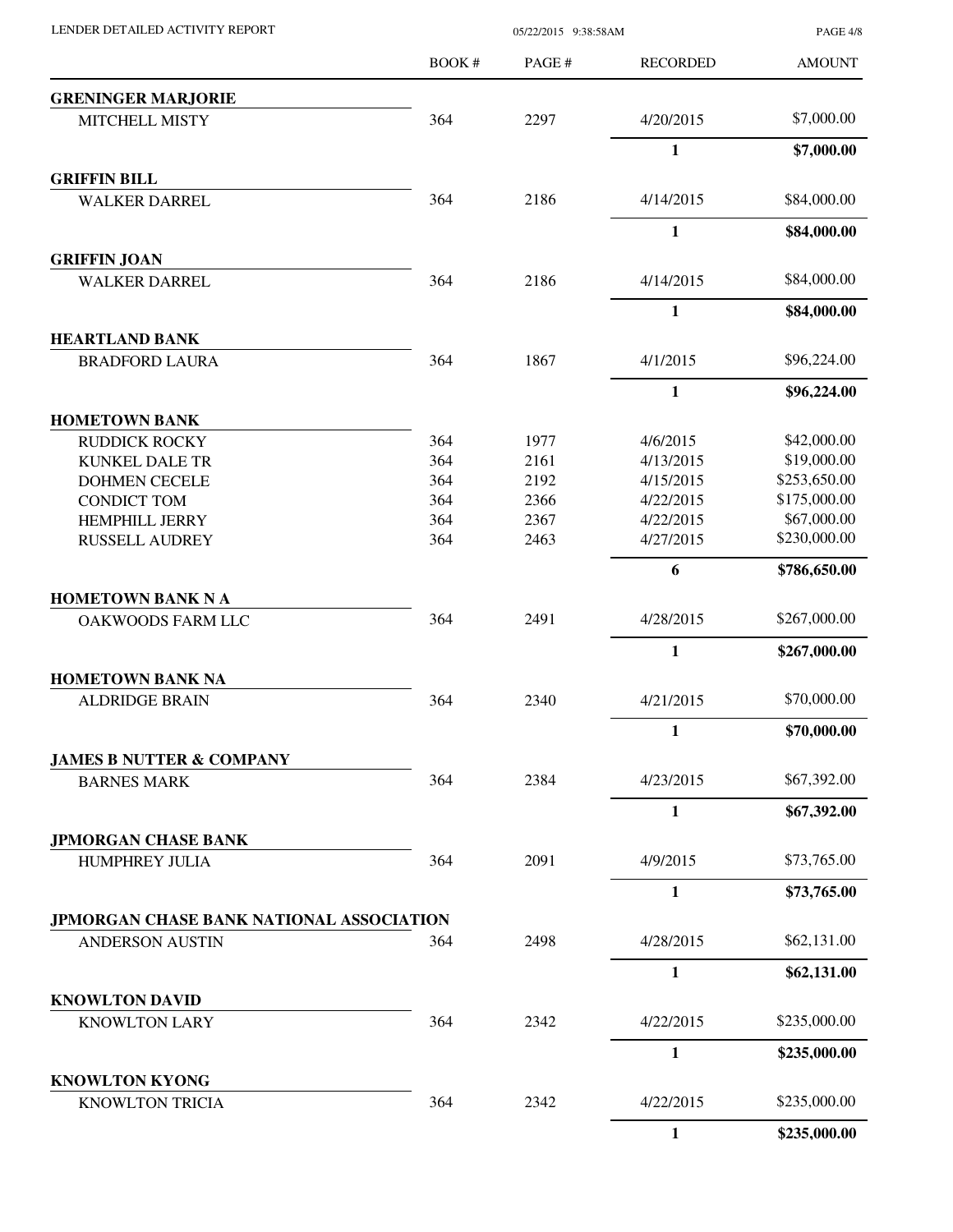| LENDER DETAILED ACTIVITY REPORT                  | 05/22/2015 9:38:58AM |              |                        | <b>PAGE 5/8</b>              |
|--------------------------------------------------|----------------------|--------------|------------------------|------------------------------|
|                                                  | BOOK #               | PAGE#        | <b>RECORDED</b>        | <b>AMOUNT</b>                |
| <b>LAKE GARY S IV</b>                            |                      |              |                        |                              |
| DAYTON FLOYD PAUL JR                             | 364                  | 2392         | 4/23/2015              | \$12,000.00                  |
|                                                  |                      |              | $\mathbf{1}$           | \$12,000.00                  |
| <b>LAKE KAREN</b>                                |                      |              |                        |                              |
| DAYTON FLOYD PAUL JR                             | 364                  | 2392         | 4/23/2015              | \$12,000.00                  |
|                                                  |                      |              | $\mathbf{1}$           | \$12,000.00                  |
| <b>LEDBETTER CARL E TRUST</b>                    |                      |              |                        |                              |
| HENDRICKS GARY W                                 | 364                  | 2393         | 4/23/2015              | \$0.00                       |
|                                                  |                      |              | 1                      | \$0.00                       |
| <b>LIBERTY BANK</b>                              |                      |              |                        |                              |
| SOUTHARD SCOTT I                                 | 364                  | 2338         | 4/21/2015              | \$102,000.00<br>\$144,000.00 |
| SCHUBER MITCHELL HOMES, LLC                      | 364<br>364           | 2365<br>2453 | 4/22/2015<br>4/27/2015 | \$339,750.00                 |
| <b>CARSON PAULA</b>                              |                      |              |                        |                              |
| <b>MEYER PAUL TR</b>                             |                      |              | 3                      | \$585,750.00                 |
| MICHAEL O'DONNELL MINISTRIES, INC                | 364                  | 2188         | 4/15/2015              | \$0.00                       |
|                                                  |                      |              | $\mathbf{1}$           | \$0.00                       |
| <b>MEYER SHIRLEY TR</b>                          |                      |              |                        |                              |
| MICHAEL O'DONNELL MINISTRIES, INC                | 364                  | 2188         | 4/15/2015              | \$0.00                       |
|                                                  |                      |              | 1                      | \$0.00                       |
| <b>MIDLAND STATES BANK</b>                       |                      |              |                        |                              |
| <b>HARRIS SUSAN</b>                              | 364                  | 1925         | 4/2/2015               | \$165,000.00                 |
|                                                  |                      |              | $\mathbf{1}$           | \$165,000.00                 |
| <b>MISSOURI CREDIT UNION</b>                     |                      |              |                        |                              |
| <b>GARRITY MOLLY</b>                             | 364                  | 2193         | 4/15/2015              | \$97,500.00                  |
|                                                  |                      |              | 1                      | \$97,500.00                  |
| <b>MITCHELL NICHOLAS</b><br><b>RUEDE JACKLYN</b> | 364                  | 2469         | 4/27/2015              | \$24,000.00                  |
|                                                  |                      |              | $\mathbf{1}$           | \$24,000.00                  |
| NATIONSTAR MORTGAGE LLC                          |                      |              |                        |                              |
| <b>RAMSEY THAD EDWIN</b>                         | 364                  | 2510         | 4/28/2015              | \$282,100.00                 |
|                                                  |                      |              | $\mathbf{1}$           | \$282,100.00                 |
| <b>NAVY FEDERAL CREDIT UNION</b>                 |                      |              |                        |                              |
| <b>GRAY DENNI</b>                                | 364                  | 1878         | 4/1/2015               | \$205,000.00                 |
|                                                  |                      |              | 1                      | \$205,000.00                 |
| NEOSHO INVESTMENTS, LLC                          |                      |              |                        |                              |
| <b>ELDER LEE</b>                                 | 364                  | 2013         | 4/6/2015               | \$6,000.00                   |
|                                                  |                      |              | $\mathbf{1}$           | \$6,000.00                   |
| <b>OAKSTAR BANK</b>                              |                      |              |                        | \$547,200.00                 |
| <b>SACHS MESCHELL</b><br><b>SACHS MESCHELL</b>   | 364<br>364           | 1908<br>1908 | 4/2/2015<br>4/2/2015   | \$547,200.00                 |
|                                                  |                      |              | $\overline{2}$         | \$1,094,400.00               |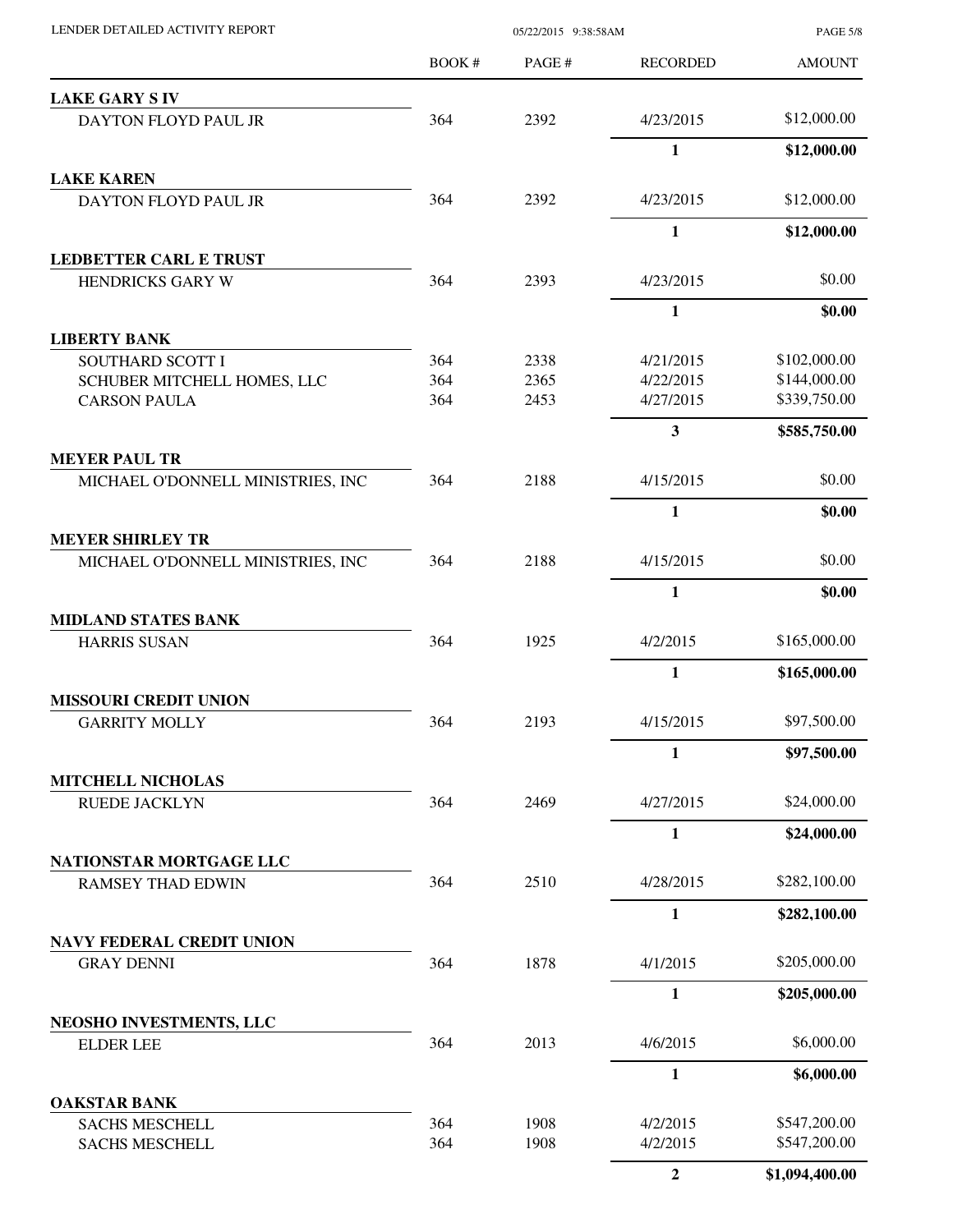| LENDER DETAILED ACTIVITY REPORT |  |
|---------------------------------|--|
|                                 |  |

05/22/2015 9:38:58AM

PAGE 6/8

|                                                       | BOOK#      | PAGE# | <b>RECORDED</b>         | <b>AMOUNT</b>  |
|-------------------------------------------------------|------------|-------|-------------------------|----------------|
| <b>ONE REVERSE MORTGAGE</b>                           |            |       |                         |                |
| <b>BLACK LAURA</b>                                    | 364        | 2461  | 4/27/2015               | \$98,775.00    |
|                                                       |            |       | $\mathbf{1}$            | \$98,775.00    |
| PEOPLES BANK                                          |            |       |                         |                |
| <b>DAVIDSON LAURA</b>                                 | 364        | 1876  | 4/1/2015                | \$207,000.00   |
| <b>GARDNER DEE ANN</b>                                | 364        | 1956  | 4/3/2015                | \$46,000.00    |
| <b>ELBERT DUSTY</b>                                   | 364        | 2074  | 4/8/2015                | \$350,000.00   |
| O & E INVESTMENTS, LLC                                | 364        | 2152  | 4/13/2015               | \$125,500.00   |
| MILLGARD KATHLEEN                                     | 364        | 2348  | 4/22/2015               | \$280,000.00   |
| NOLA INVESTMENTS, LLC                                 | 364        | 2349  | 4/22/2015               | \$55,000.00    |
| <b>NOLAND DEBBIE</b>                                  | 364        | 2350  | 4/22/2015               | \$50,000.00    |
| <b>SCHERFFIUS KATHERINE</b>                           | 364        | 2410  | 4/24/2015               | \$124,000.00   |
| <b>SCHERFFIUS KATHERINE</b>                           | 364        | 2411  | 4/24/2015               | \$35,000.00    |
| <b>GLOVER JENNIFER</b>                                | 364        | 2423  | 4/24/2015               | \$24,000.00    |
| <b>GRAHAM LISA</b>                                    | 364        | 2472  | 4/27/2015               | \$41,300.00    |
|                                                       |            |       | 11                      | \$1,337,800.00 |
| PEOPLES BANK OF SENECA                                |            |       |                         | \$310,000.00   |
| <b>HENSON JON</b>                                     | 364<br>364 | 2325  | 4/21/2015               | \$491,000.00   |
| ADAMS KATHRYN G F/K/A                                 |            | 2524  | 4/28/2015               |                |
|                                                       |            |       | $\overline{2}$          | \$801,000.00   |
| <b>PINNACLE BANK</b>                                  |            |       |                         |                |
| <b>BECK SUMMER</b>                                    | 364        | 2041  | 4/8/2015                | \$248,800.00   |
| <b>BECK ELIZABETH</b>                                 | 364        | 2104  | 4/10/2015               | \$484,000.00   |
| <b>HAYS MEGAN</b>                                     | 364        | 2266  | 4/17/2015               | \$122,637.00   |
| <b>BERTONCINO BECKY</b>                               | 364        | 2529  | 4/29/2015               | \$157,000.00   |
|                                                       |            |       | $\overline{\mathbf{4}}$ | \$1,012,437.00 |
| PLATTE VALLEY BANK OF MISSOURI<br><b>THAYER KACEY</b> | 364        | 1915  | 4/2/2015                | \$176,000.00   |
|                                                       |            |       | 1                       | \$176,000.00   |
| PREMIER HOME MORTGAGE                                 |            |       |                         |                |
|                                                       | 364        | 1959  |                         | \$71,864.00    |
| PERALEZ CHRISTIE<br><b>WHEELER CYNTHIA</b>            | 364        | 1973  | 4/3/2015<br>4/3/2015    | \$58,615.00    |
|                                                       | 364        | 2068  | 4/8/2015                | \$210,000.00   |
| HEMBREE KIMBERLY<br><b>NORRIS TERRY</b>               | 364        | 2238  | 4/16/2015               | \$149,246.00   |
| HERNANDEZ CHARITY                                     | 364        | 2268  | 4/17/2015               | \$63,633.00    |
| <b>LEWIS AARON</b>                                    | 364        | 2429  | 4/24/2015               | \$82,653.00    |
| <b>FARRELL TORI</b>                                   | 364        | 2430  | 4/24/2015               | \$178,830.00   |
|                                                       |            |       | $\overline{7}$          | \$814,841.00   |
| <b>QUICKEN LOANS</b>                                  |            |       |                         |                |
| <b>HENRY KATRINA</b>                                  | 364        | 1986  | 4/6/2015                | \$88,013.00    |
| <b>WILLIS JAMES</b>                                   | 364        | 2256  | 4/17/2015               | \$82,983.00    |
| <b>TERRY ELIZABETH</b>                                | 364        | 2377  | 4/22/2015               | \$88,675.00    |
| PLEMMONS WAYNE                                        | 364        | 2450  | 4/27/2015               | \$108,550.00   |
| <b>CLARK WESLEY</b>                                   | 364        | 2456  | 4/27/2015               | \$84,427.00    |
|                                                       |            |       | 5                       | \$452,648.00   |
| <b>SECRETARY OF HOUSING</b>                           |            |       |                         |                |
| <b>SURRIDGE JUDY</b>                                  | 364        | 2551  | 4/29/2015               | \$94,500.00    |
|                                                       |            |       | $\mathbf{1}$            | \$94,500.00    |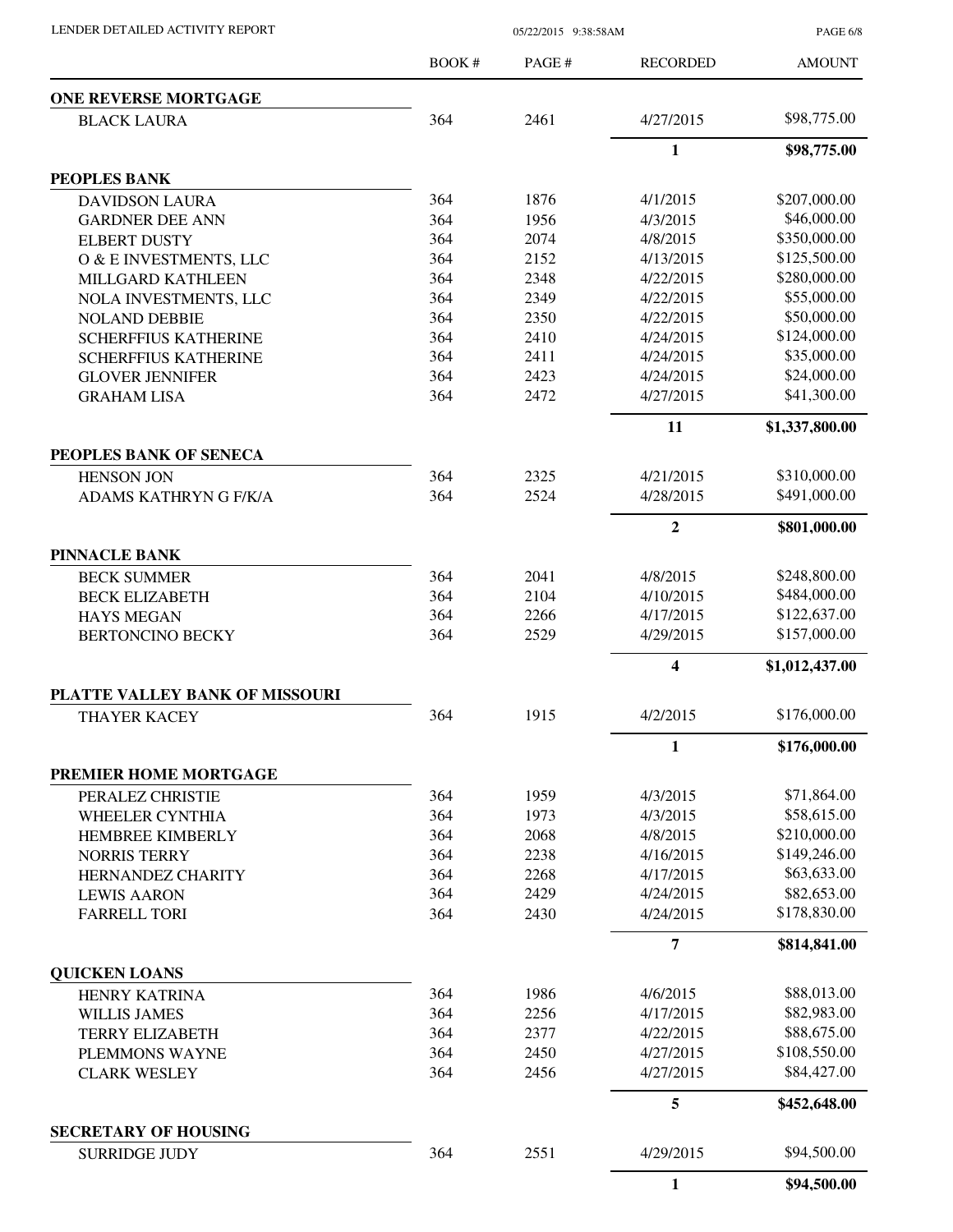BOOK # PAGE # AMOUNT RECORDED **SECRETARY OF HOUSING AND URBAN DEVELOPMENT** BLACK LAURA J 364 2489 4/28/2015 \$98,775.00 **1 \$98,775.00 SECURITY BANK AND TRUST COMPANY** WILSON MISHA 364 2164 4/13/2015 \$28,800.00 **1 \$28,800.00 SECURITY BANK OF SOUTHWEST MISSOURI** MILLER ZACHARY **364** 2320 4/21/2015 \$23,600.00 **1 \$23,600.00 SONNY FLAT INVESTMENTS, LLC** BENNETT MICHAEL 364 2128 4/10/2015 \$6,000.00 **1 \$6,000.00 SOUTHWEST MISSOURI BANK** KEENE MONICA 364 1894 4/1/2015 \$94,600.00 CHAMPI NORINE 364 1960 4/3/2015 \$50,000.00 MCCREERY MARY 364 1993 4/6/2015 \$53,600.00 MURPHY LAURI 364 2146 4/13/2015 \$22,900.00 BRADLEY KERI 364 2173 4/14/2015 \$107,000.00 SWIFT STEPHANIE 364 2239 4/16/2015 \$100,000.00 BITTLE AARON 364 2245 4/17/2015 \$87,920.00 BERRYMAN TINA 364 2252 4/17/2015 \$104,000.00 MERRITT DAWN 364 2283 4/20/2015 \$76,095.00 GOEPFERT ENTERPRISES LLC 364 2375 4/22/2015 \$26,000.00 WHITEHEAD HOLLY 364 2407 4/24/2015 \$80,000.00 HOOVER JENNIFER 364 2412 4/24/2015 \$121,750.00 HUDSON VICKIE 364 2458 4/27/2015 \$112,197.33 WACKER CHARLS 364 2512 4/28/2015 \$111,500.00 WHITE ESTHER E 364 2519 4/28/2015 \$20,600.00 HAGGARD TAMARA 364 2539 4/29/2015 \$53,800.00 SPARLIN LESLIE 364 2557 4/30/2015 \$65,000.00 SPARLIN LESLIE 364 2582 4/30/2015 \$0.00 **18 \$1,286,962.33 STATE FARM BANK** ELLISON JENNIFER 364 2466 4/27/2015 \$78,200.00 **1 \$78,200.00 STEARNS LENDING, LLC** COURETON CIARA 364 1898 4/1/2015 \$90,714.00 **1 \$90,714.00 STOUFFER JON** FARMER TERRI 364 1963 4/3/2015 \$25,000.00 **1 \$25,000.00 SUN WEST MORTGAGE** PERRIMAN LISA 364 2534 4/29/2015 \$126,729.00 **1 \$126,729.00**

LENDER DETAILED ACTIVITY REPORT 05/22/2015 9:38:58AM

PAGE 7/8